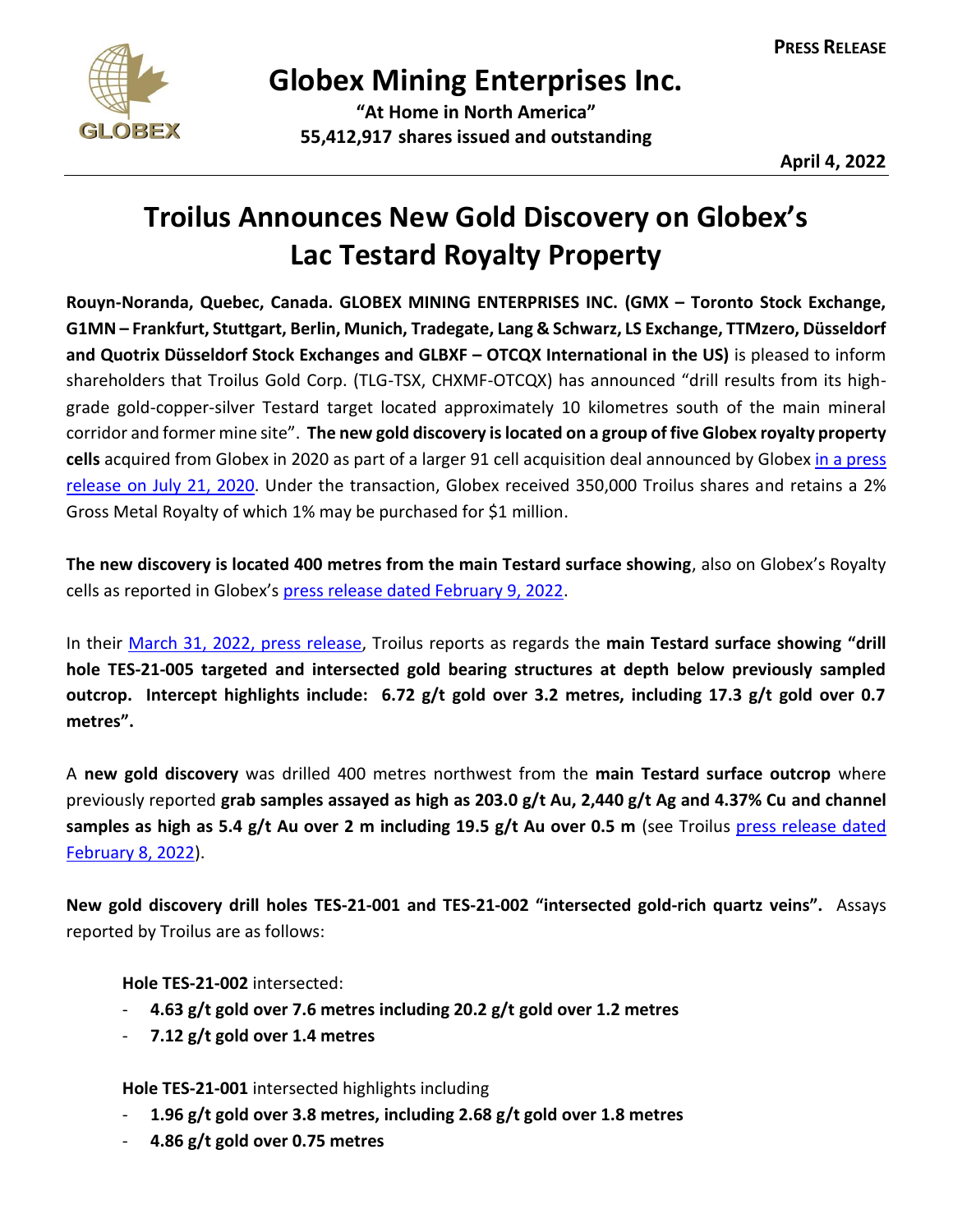

Source: Troilus Press Release March 31, 2022.

Justin Reid, Troilus President and CEO, commented, "The results from our first test drilling program at Testard are very exciting. The structural model developed by our geological team used to identify these initial drill targets, some of which are nearly half a kilometre away from the main showing, is truly impressive. Testard has returned the highest insitu gold and silver grades identified to date within the entire Frotet-Evans Greenstone Belt; these initial drill results are hugely motivating to our team as we continue to assess results and further develop our models in preparation for an expanded drill program. Though early, the proximity of this target to our future operation, powerline, access roads and infrastructure warrants further work, especially considering these exciting grades."

Globex is pleased by the work being undertaken by Troilus and looks forward to the next phase of work on Globex's Lac Testard Royalty Property.

Note: Production royalties are only payable upon production but do have an asset value. Globex currently has 89 royalties on various properties of which, 87 are in Canada, 1 in the US and 1 in Saxony Germany.